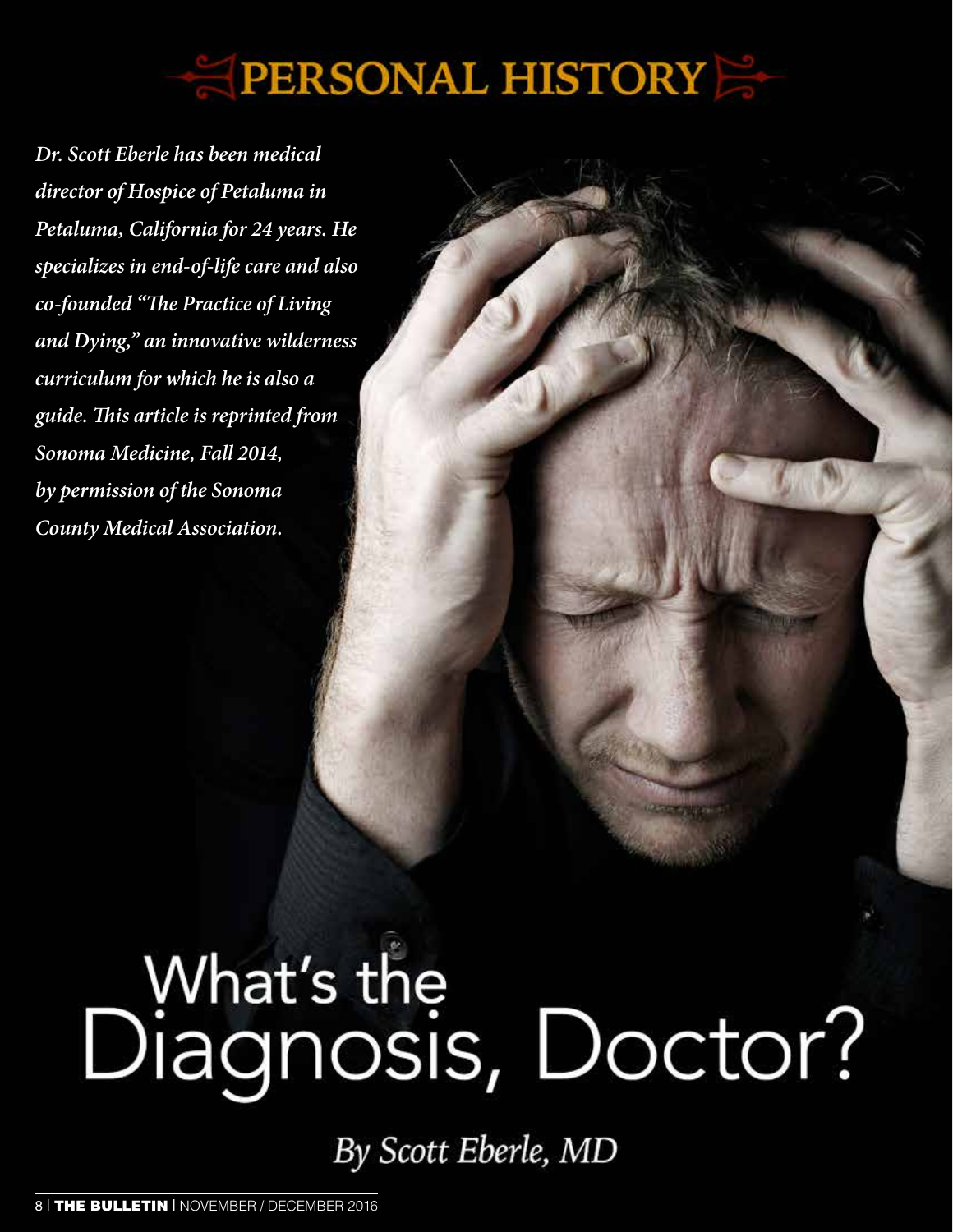#### CASE STUDY

A 56-year-old high-functioning professional man presents with a recent decline in mental capacity, coupled with daily headaches and insomnia. He has a history of chronic carbon monoxide (CO) poisoning in 2010, manifesting as rapid mental decline and severe headaches, which improved dramatically hours after identifying and removing the CO source, a faulty gas heater. He had a slow, incomplete recovery over the next year, as measured by an improved capacity to do focused mental work.

After a second year of relative stability, he began getting worse during the third year out, 2013. Mental resilience is again declining and appears noticeably worse after he spends time in the office building where he has worked for 15 years. Nonfocal headaches and insomnia are also frequent. He has no significant physical symptoms from the neck down. He exercises almost daily and has noticed no significant decline in strength or endurance.

#### THE PATIENT'S STORY

"What's the diagnosis, doctor?"

For weeks on end, I asked myself that question several times a day. You see, that previously high-functioning professional was me, and by early 2013 I was not functioning well at all.

I did lots of research and consulted several specialists. Ideas and tests were pursued, but nothing definitive was discovered. Could it simply be that, after two years of improvement and stability, the CO poisoning was now entering a second stage of decline? Or was something new developing, in particular something that worsened whenever I went to Hospice of Petaluma, my workplace of many years?

An important shift in my thinking occurred when I developed severe confusion and headache during monthly meetings held at our sister program, Memorial Hospice, which had just moved into a newly remodeled building. I wondered: Is it the carpet degassing that others have complained about? Or is it the wireless broadcaster on the ceiling of the meeting room? The latter got me thinking about the wireless system at our Petaluma office, which had been installed nine months earlier — around the time I had begun getting worse.

My suspicions aroused, I decided to do a "scientific trial." At home I had a router with both wireless and wired options. For 30 minutes I sat with eyes closed a few feet from the router and, at an unknown time, a friend turned on the silent wireless function. About 10 minutes into the trial, I started having a piercing headache: sharp and pointy going up the middle of my brain just left of midline. My friend confirmed that he had turned the router on less than a minute before I had become symptomatic. Might this be the answer?

A few hours of Internet research produced a diagnosis —electromagnetic hypersensitivity (EHS) — along with information about what to do, most of which focused on avoiding and/or shielding myself from radiowave exposure. But clearing the environment of electromagnetic fields is no easy task. With a newly-bought radiowave meter in hand, I began mapping out my world and soon discovered how ubiquitous this technology is: wireless routers and computers; cellphones and cell towers; cordless phones and

#### POSSIBLE SYMPTOMS OF EHS

- Auditory: earaches, tinnitus
- Cardiovascular: dysrhythmias
- Dermatologic: rashes, facial flushing
- Musculoskeletal: weakness, spasms
- Neurological: headaches, poor concentration, sleep problems, fatigue
- Ophthalmologic: dry or itching eyes, impaired vision
- Psychological: irritability, anxiety, depression, panic attacks
- Respiratory: cough, throat irritation

#### POSSIBLE PRECURSORS OF EHS

- Physical trauma to brain or spinal cord
- Electro-trauma: electric shock, lightning strike, acute or chronic electrical exposures
- Chemical trauma: CO poisoning, exposure to toxic chemicals, metal implants
- Biological sensitivities or allergies
- Impaired immune function: people with autoimmune diseases, the elderly, infants

microwave ovens; smart meters and smart keys. I recently heard a physician speaker estimate that the current density of radiowaves, per cubic inch of air, is now several million times greater than it was 10 years ago.

For months after the self-diagnosis, I worked closely with an experienced consultant, meticulously testing my environment, keeping a detailed journal about exposures and symptoms, and completing an array of shielding and rewiring projects. As I write now, a year has passed and, as a result of all that I've learned and done, I feel great most of the time — the best I have felt since before the CO poisoning.

That said, I remain vulnerable to any surprise electromagnetic exposure. I call it "getting zapped." When that happens, an all-too-familiar pattern unfolds. Within an hour, my brain feels unnaturally activated, like a shot of mental caffeine. An hour or two later, a headache starts and mental function slows, followed by a night of poor sleep. The next day I awaken feeling mentally washed out. It takes me 24 hours to feel okay and 48-72 hours to return to normal. According to a leading theory about EHS, my CO poisoning may have caused blood-brain barrier damage, meaning that voltage-gated ion channels are now triggered by radiowaves, prompting unwanted chemical leakage into the brain.

With 60-80 exposures in the last year, I have, in effect, repeated my original experiment over and over. Cause and effect are beyond question to me now, as it would be if a person with a suspected drug allergy took that drug many times and repeatedly developed the same rash. Using a radiowave meter to closely monitor peak exposures, I have learned that my threshold for risk with an exposure is at or above 0.001 microwatts per square centimeter (μW/cm2). Current American standards, however, claim we are safe at radiowave levels up to 100 μW/cm2 — 100,000 times higher than my danger threshold.

Seems I'm a classic canary in a coalmine. That's why I write.

#### HISTORY OF EHS

"Radiowave sickness" was first named and described in 1932, with most of the early cases being discovered in military personnel. The advent of the personal computer in the 1980s led to a growing number of cases, mostly due to low-frequency electromagnetic fields. The subsequent increase in cellphones and other wireless technologies was followed by a rise in radiowave-related cases. In 2005 the World Health Organization (WHO) coined the term "electromagnetic hypersensitivity" to encompass symptoms caused by any electromagnetic field (EMF), independent of frequency.

Not coincidentally, WHO recognition of the syndrome came three years after their director general, Dr. Gro Harlem Bruntland — a physician and former prime minister of Norway revealed that she had severe EHS. Her disclosure likely enhanced Europe's role as a world leader in both EHS research and public policy.

While debate about the validity of an EHS diagnosis still exists in Europe, various organizations there have taken forward-thinking steps to address a rising concern. In 2007, the European Environmental Agency called for a reduc-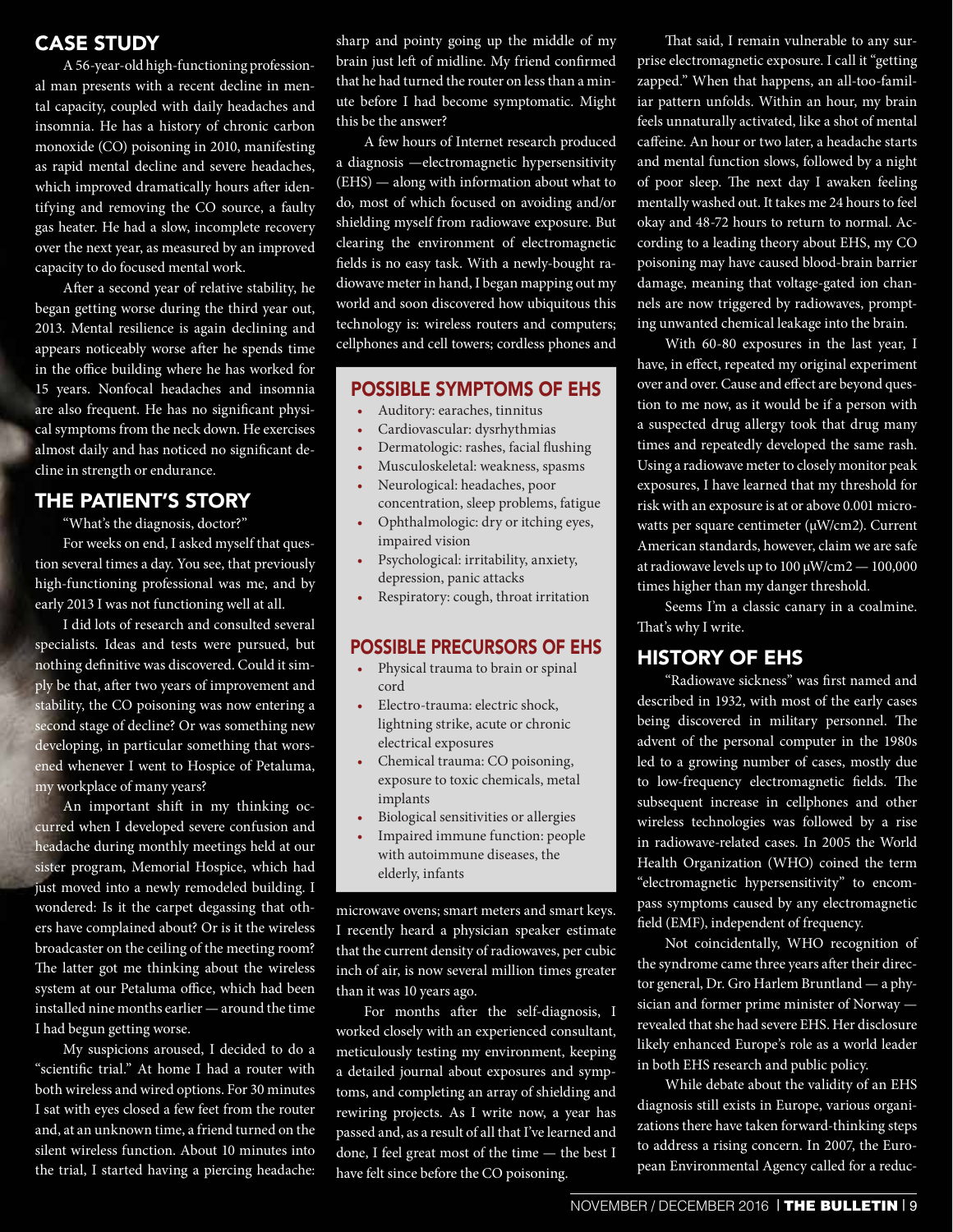tion in acceptable levels of radiowave exposure, with several countries adopting the revised limits. In 2009, the European Union parliament voted to recognize EHS as a disability, again with some countries following this lead. In 2011, the WHO's International Agency for Research on Cancer classified radiofrequency EMFs as possibly carcinogenic for humans. And in 2011, the Parliamentary Assembly of the Council of Europe adopted a report on EMF dangers recommending that "all reasonable measures" be taken to reduce EMF exposures, especially cellphone use by young people, given their vulnerability to getting brain tumors.

In parallel with the above public policy measures, a unified medical response has also developed in several European countries; two examples are worth highlighting. In 2008, Swiss Doctors for the Environment (www.aefu. ch) created a physician working group, "Electromagnetic Fields and Health," which serves as the coordinating and consulting center for a nationwide network of physicians caring for people with EMF health issues. Then in 2012, the Austrian Medical Association published detailed guidelines for diagnosing and treating EMF-related health problems.[1]

The United States has lagged far behind Europe in addressing EMF exposure, both in general understanding and in public health response. Current American guidelines for safe exposure are decades old and are based on studies measuring the intensity of radiowave radiation needed to heat body tissue, analogous to using a microwave to cook food. Many studies have since demonstrated that nonthermal effects from EMF exposure can occur at much lower levels. Leading researchers have advocated that American public health guidelines be based on nonthermal effects, describing the recent evolution in understanding EMF exposure as a shift in scientific paradigm.

In 2013, the American Academy of Environmental Medicine sent a letter to the Federal Communications Commission urging a marked

reduction in EMF exposure limits, more in line with some countries in Europe.[2] Here's an excerpt from that letter:

*It became clear to AAEM physicians that by the mid-1990s patients were experiencing adverse health reactions and disease as a result of exposure to electromagnetic fields. In the last five years, with the advent of wireless devices, there has been an exponential increase in the number of patients with radiofrequency-induced disease and hypersensitivity.*

*Numerous peer-reviewed, published studies correlate EMF exposure with a wide range of health conditions and diseases. These include neurological and neurodegenerative diseases — such as Parkinson's Disease, ALS, paresthesias, dizziness, headaches and sleep disruption — as well as cardiac, gastrointestinal and immune disease, cancer, developmental and reproductive disorders, and electromagnetic sensitivity.*

Doubt and indifference still exist about the growing body of literature concerning EMF health effects. Are the peer-reviewed studies mentioned above of sufficient quality to give us a definitive answer about the dangers? An international panel of experts authored the BioInitiative 2012 Report, a 1,479-page review of over 1,800 studies, and concluded that sufficient quality research already exists and that new safeguards should be implemented.[3] In contrast, the American approach is to insist that more research be done.

Our current public health policy runs contrary to "the precautionary principle," which states that if an action or policy has a suspected risk of causing harm to the public or the environment, and no clear scientific consensus exists, then the burden of proof falls on anyone initiatiating a potentially risk action or policy to demonstrate that harm is not being done. Laws of the European Union make the application of this principle a statutory requirement (though

it's not always followed), while in the United States no equivalent limitation exists.

Several factors serve as obstacles to the U.S. taking this precautionary approach with radiowave technology: the potentially offensive agent is silent, invisible, and odorless; the technologies offered are ubiquitous and addictive; and the telecommunications industry is wealthy and powerful. Definitive future research will likely confirm or deny suspected dangers. In the meantime, we are conducting a large-scale, uncontrolled public health experiment that may have dire consequences for many people.

#### GUIDELINES FOR PHYSICIANS

According to the American Academy of Environmental Medicine, the number of EHS cases is on the rise. As a physician, how might you help patients who come to you with EHS symptoms?

I turn again to Europe for information and guidance. I have been in regular contact with two members of the aforementioned Swiss Doctors for the Environment, both to receive consultation about my own health situation and to garner general advice for physicians caring for patients with EHS. The following recommendations combine advice received from these experts, a review of the Austrian Medical Association guidelines, and my own experience.

**Take the patient's symptoms seriously.**  Some people with suspected EHS will have a confirmable diagnosis; some will have other environmental issues; some will have a psychiatric or psychosomatic illness; and some will have a combination of the above. Regardless of which category a patient falls into, a physician's support is vitally important.

**Take a full history and physical.** Diagnose and treat other disorders where possible, while also taking a detailed environmental history that explores not only electromagnetic issues, but also chemical sensitivities, carbon monoxide, air pollution and mold. See the Austrian Medical Association guidelines for an outline of

### **Websites With Information About EHS**

- bioiniative.org: The full 1479-page report summarizing research into the health effects of EMF.
- electromagneticman.co.uk: UK site includes videos of people with EHS.
- electrosense.com: European site with information about making homes and offices safe.
- emfcenter.com: Website of a Sonoma County electromagnetic field consultant.
- emfsafetynetwork.org: Sonoma County advocacy group with links to other sites.
- lessemf.com: Online store for meters, shielding material and related products.
- magdahavas.com: Dr. Havas is a leading researcher in the health effects of electromagnetic fields.
- weepinitiative.org: Canadian website with pamphlet "Living with electro-hypersensitivity: a survival guide."